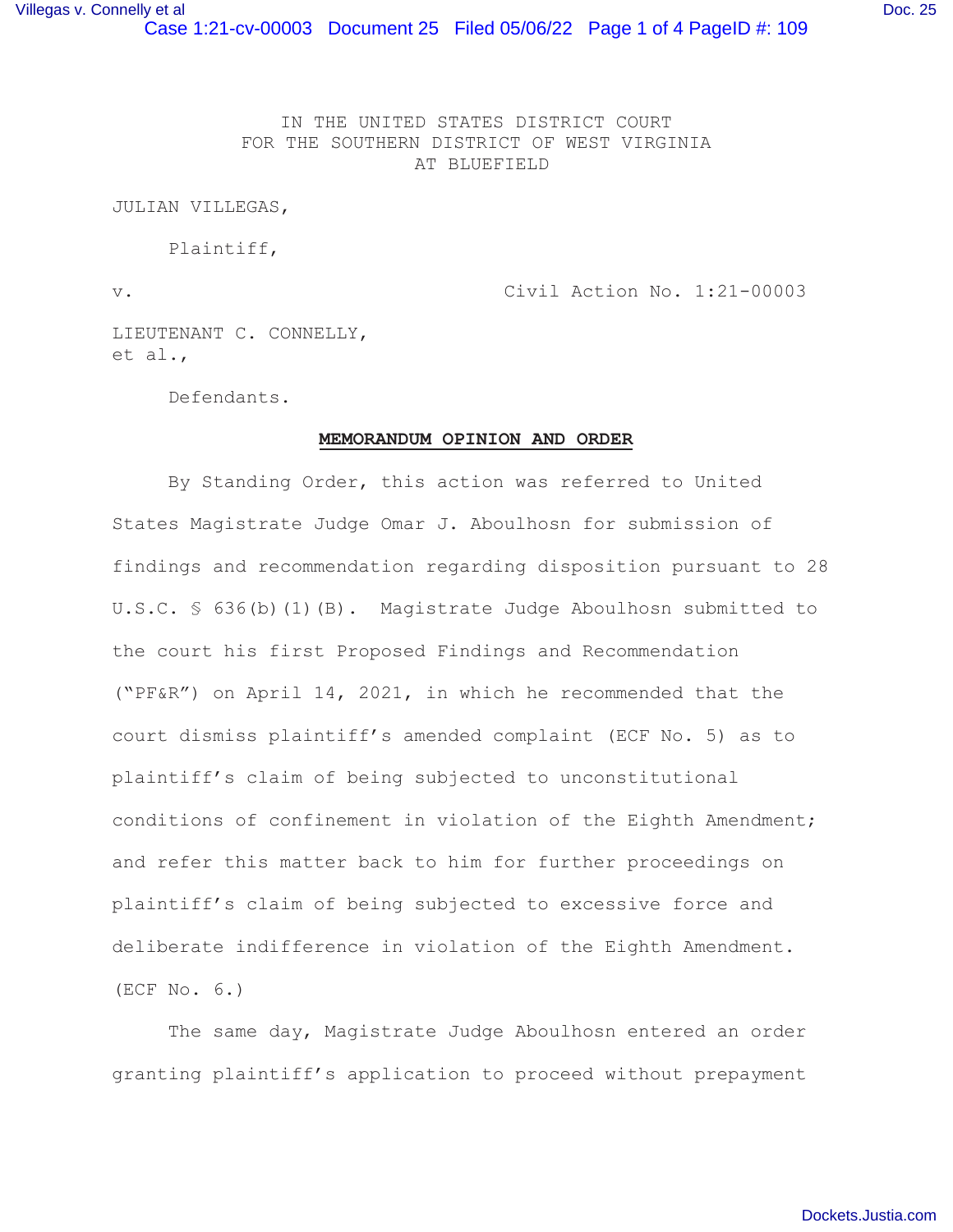Case 1:21-cv-00003 Document 25 Filed 05/06/22 Page 2 of 4 PageID #: 110

of fees. (ECF No. 7.) That order included the following notice:

**NOTICE TO PLAINTIFF: IF YOU DO NOT WISH TO PAY THE FILING FEE AS SET FORTH IN THIS ORDER, YOU MUST NOTIFY THE COURT BY WRITING A LETTER TO THE CLERK AND BY STATING THAT YOU DO NOT WISH TO PROSECUTE THIS CIVIL ACTION. IF YOU WRITE SUCH A LETTER, THIS CASE WILL BE DISMISSED WITHOUT PREJUDICE. YOU MUST SEND THE LETTER WITHIN THIRTY (30) DAYS OF THE DATE OF ENTRY OF THIS ORDER.** 

(Id. at 2.)

 Within the 30-day window, plaintiff sent a letter to the Clerk stating that he did not wish to pay the filing fee. Plaintiff did not expressly state, however, that he had decided not to prosecute the case. In fact, in confusing language, he seemed to suggest that the Mexican Embassy may represent him and emphasized his need for safety. (See ECF No. 15.) Given the ambiguity, Magistrate Judge Aboulhosn provided plaintiff with notice that the court would construe his letter as expressing an intent not to prosecute the case and that the case would be dismissed unless plaintiff stated otherwise within two weeks:

Plaintiff is **NOTIFIED** that the Court is construing his above Response (Document No. 15) as a notice that Plaintiff does not wish to pay the filing fee in the above action, the above case will be dismissed without prejudice, and any filing fee made by Plaintiff will be returned. If this is not Plaintiff's intention, Plaintiff shall notify the Court on or before **May 25, 2021**. Failure of Plaintiff provide such notice to the Court on or before **May 25, 2021**, will result in the dismissal of the above action without prejudice.

(ECF No. 16, at 1-2.)

2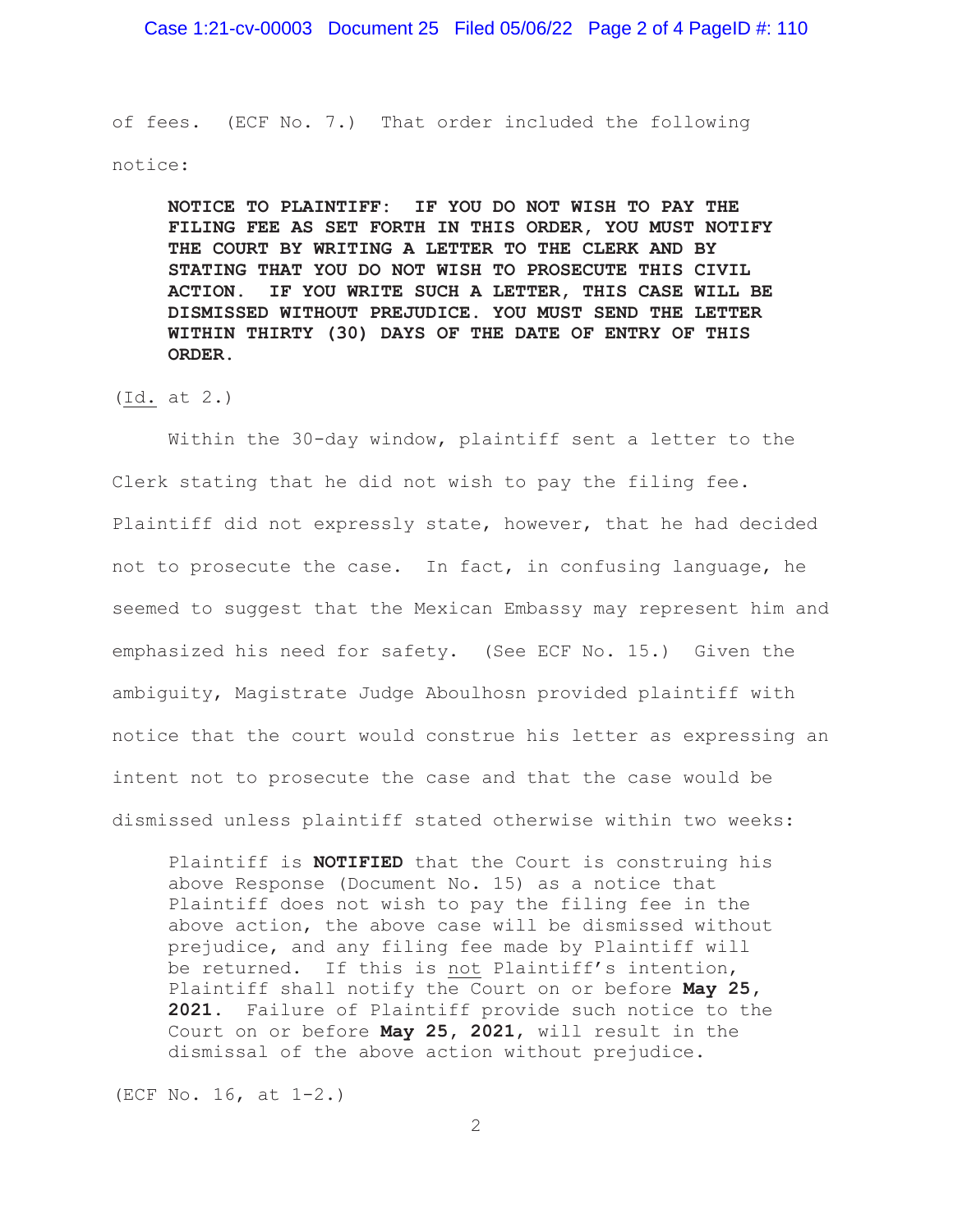## Case 1:21-cv-00003 Document 25 Filed 05/06/22 Page 3 of 4 PageID #: 111

 Several months passed with no response from plaintiff. Magistrate Judge Aboulhosn then filed another PF&R recommending that the court dismiss the amended complaint without prejudice. (ECF No. 19.)

With each PF&R, in accordance with the provisions of 28 U.S.C. § 636(b), the parties were allotted fourteen days and three mailing days in which to file objections to the PF&R. The failure of any party to file such objections within the time allowed constitutes a waiver of such party's right to a de novo review by this court. See Thomas v. Arn, 474 U.S. 140, 149-50 (1985); Snyder v. Ridenour, 889 F.2d 1363, 1365-66 (4th Cir. 1989); see also 28 U.S.C. § 636(b)(1) ("A judge of the court shall make a de novo determination of those portions of the report or specified proposed findings or recommendations to which objection is made." (emphasis added)).

 Neither party filed objections to either PF&R within the required time period. The court finds that the second PF&R renders the first PF&R (ECF No. 6) moot and adopts the second PF&R (ECF No. 19) as follows: Plaintiff's amended complaint (ECF No. 5) is **DISMISSED** without prejudice, and this case is removed from the court's docket.

 Furthermore, because the court construed plaintiff's letter as timely notice that he did not wish to prosecute his case, the

3